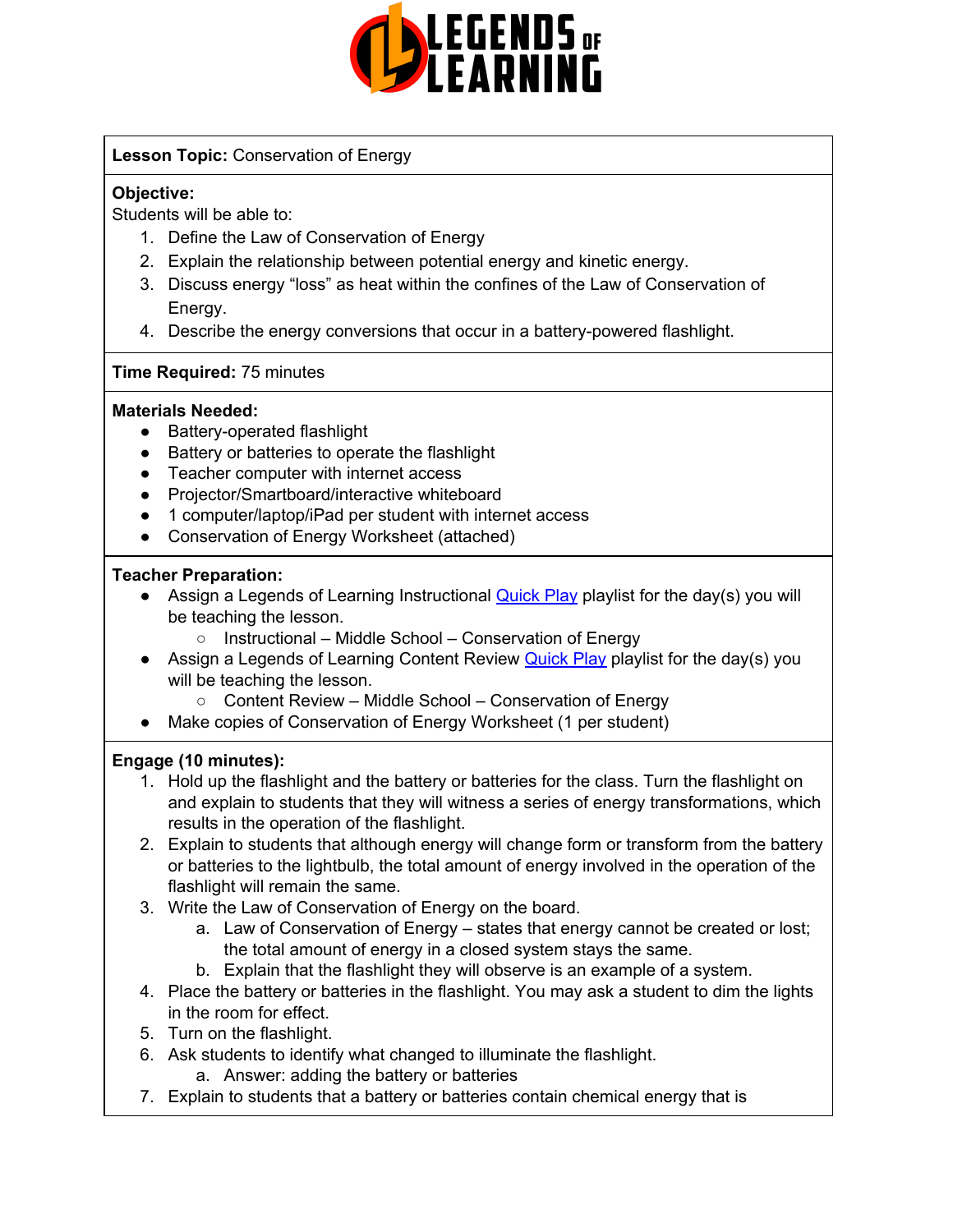

converted to electrical energy when the flashlight is turned on.

- a. Write the following information on the board:
	- i. Energy Transformation #1: Chemical Energy  $\rightarrow$  Electrical Energy
- 8. Reinforce to students the concept of conservation of energy by explaining that the total amount of energy is the same; only a transformation has occurred.
- 9. Explain to students that the lightbulb receives electrical energy, which excites electrons in the filament of the lightbulb, producing light energy.
	- a. Draw a simple lightbulb with a filament on the board. Label the filament. Draw lines representing heat coming from the lightbulb.
	- b. Write the following information on the board:
		- i. Energy Transformation #2: Electrical Energy  $\rightarrow$  Light Energy + Thermal Energy
- 10. Comment to students that the area around the lightbulb is warmer. The air around the lightbulb warms due to thermal energy transferring heat to the surroundings.
- 11. Explain to students that the phrases "heat loss" or "energy lost as heat" may be used to describe this phenomenon, but energy is never lost, as stated by the Law of Conservation of Energy. Energy is only converted or transformed. Energy transformed to a form that is no longer considered usable may be described in this manner.
- 12. Remind students that the three energy transformations they witnessed can be divided into either potential (stored energy) or kinetic energy (energy of motion), and they will learn more about energy transformation and conservation during the lesson.
	- a. Chemical energy is an example of potential energy because energy is stored in chemical bonds.
	- b. Electrical energy is an example of kinetic energy because it involves the movement of electrons.
	- c. Light energy is an example of kinetic energy that involves the movement of particles as waves.

## **Explore (30 minutes):**

- 1. Have your students sign in to Legends of [Learning](https://intercom.help/legends-of-learning/en/articles/2154920-students-joining-a-playlist). Instruct students to complete the Instructional playlist.
- 2. As students complete the assigned games, students will complete the Conservation of Energy Worksheet.
- 3. Circulate as students work through the playlist and complete the handout. Listen for evidence of understanding and use this opportunity to correct any misconceptions.

## **Explain (20 minutes):**

- 1. Review the answers to the Conservation of Energy Worksheet by drawing both the spring diagrams and the lightbulb on the whiteboard or interactive whiteboard.
- 2. Relate student knowledge to the demonstration at the beginning of the lesson.
	- a. Ask for a student volunteer to operate the flashlight.
	- b. What are some examples of energy transfer that you witnessed when the flashlight was turned on? (battery has potential energy, chemical energy; chemical energy converts to electrical energy; electrical energy converts to light energy)
	- c. Have the student pass the flashlight around the classroom.
	- d. Why does the air temperature surrounding the lightbulb increase? (thermal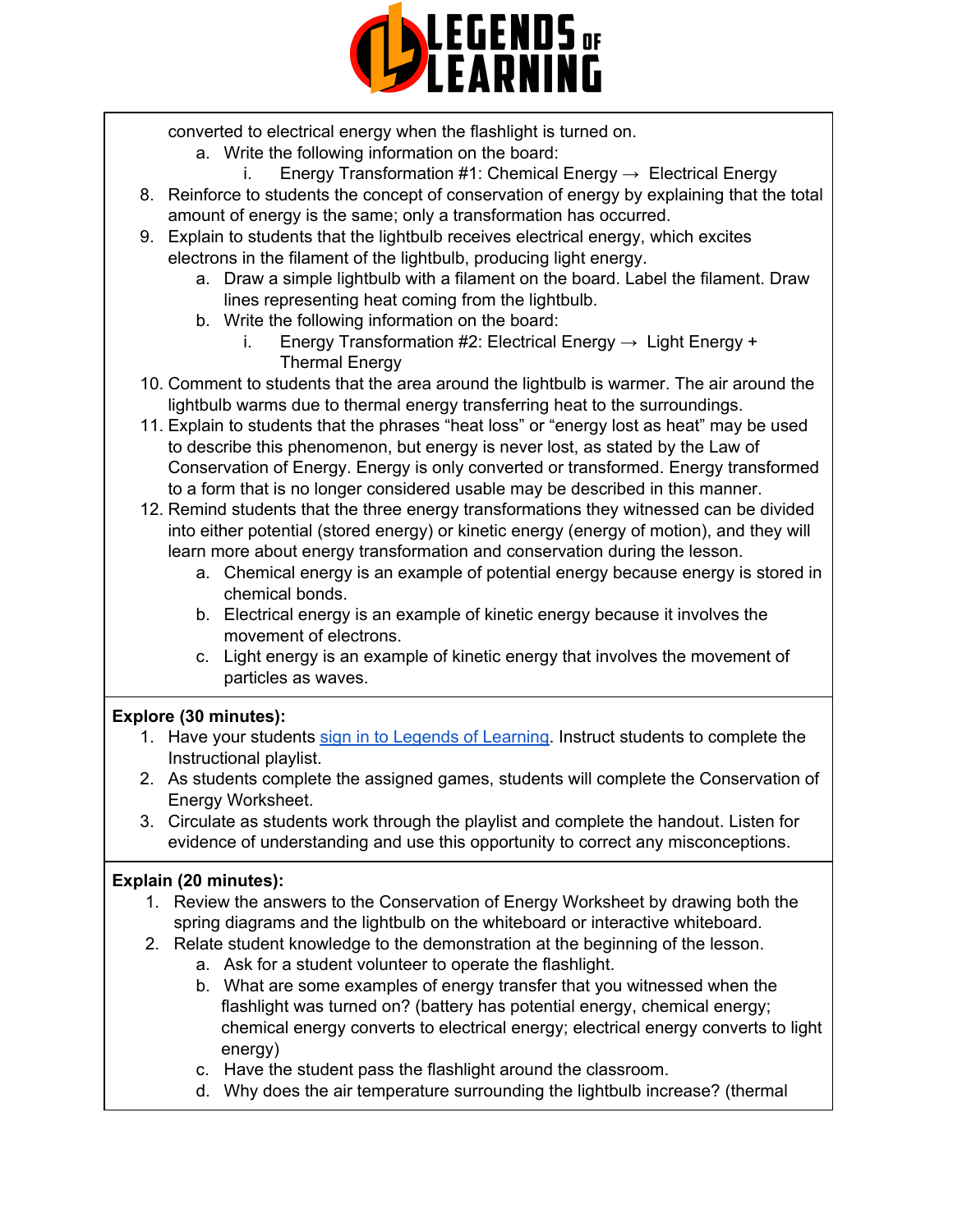

energy transfers heat)

- e. What are some types of kinetic energy observed in the operation of the flashlight? (electrical energy because electrons move; light energy because excited particles are moving in the filament; thermal energy causes air particles to move; heat is moving from high temperature to low temperature)
- f. How does the operation of the flashlight follow the Law of Conservation of Energy? (energy is not created or loss in the process; it transforms into different forms)

## **Elaborate (5 minutes):**

- 1. Explain to students that there are many types of energy transformations occurring in the natural world.
- 2. Show this video of a series of lightning strikes as an example of energy transfer from the atmosphere to the surface.
	- a. [Lightning](https://vimeo.com/12816548) strikes three of the tallest buildings in Chicago at the same time!
- 3. Have students explain what they are seeing in this video. What kinds of energy transfer are occurring?
	- a. Answer: Electrical energy converts to light energy and thermal energy.

## **Evaluate (10 minutes):**

- 1. Have your students sign in to Legends of [Learning](https://intercom.help/legends-of-learning/en/articles/2154920-students-joining-a-playlist). Instruct students to complete the Content Review playlist.
- 2. [Analyze](https://intercom.help/legends-of-learning/en/articles/2154918-tracking-student-progress-and-performance) student results to determine what concepts need to be a focus for reteaching.

## **Additional Lesson Strategies:**

- To use Legends for additional instruction, create a [custom](https://intercom.help/legends-of-learning/en/articles/2154910-creating-a-playlist) playlist with an [instructional](https://intercom.help/legends-of-learning/en/articles/3505828-types-of-games) [game](https://intercom.help/legends-of-learning/en/articles/3505828-types-of-games) and pre and post [assessment.](https://intercom.help/legends-of-learning/en/articles/2154913-adding-assessments-to-a-playlist)
- To use Legends for a quick formative [assessment](https://intercom.help/legends-of-learning/en/articles/2154913-adding-assessments-to-a-playlist), create a 5-question assessment in a [playlist.](https://intercom.help/legends-of-learning/en/articles/2154910-creating-a-playlist)
- To use Legends for a student-directed experience, create a [targeted](https://intercom.help/legends-of-learning/en/articles/3340814-targeted-freeplay) freeplay playlist.
- Encourage students to play on their own at home in Legends of Learning: [Awakening](https://intercom.help/legends-of-learning/en/articles/2425490-legends-of-learning-awakening) for a student-driven experience including avatars, battling, and quests all centered around topics they are covering in class.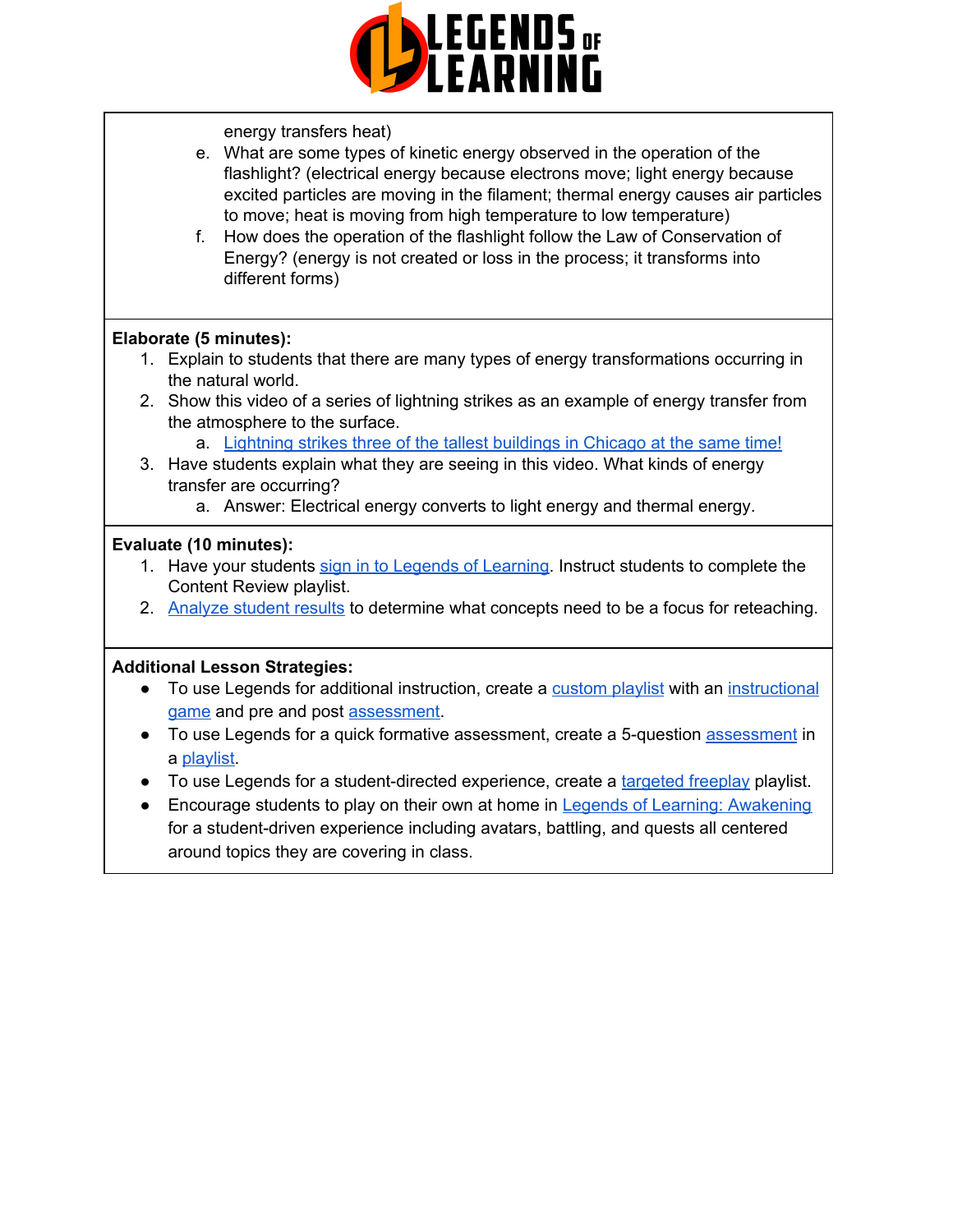

# **Conservation of Energy**

Name:\_\_\_\_\_\_\_\_\_\_\_\_\_\_\_\_\_\_\_\_\_\_\_\_\_\_\_\_\_\_\_\_

**Directions:** While playing the games in Legends of Learning, use what you learn to answer the questions below.

**Part 1. Conservation of Energy in a Spring**. Observe the change in the spring and write a description of the energy transformation in the box. (Hint: Potential and Kinetic Energy are involved.)

|                                                         | Answer: |  |
|---------------------------------------------------------|---------|--|
| =                                                       |         |  |
| This Photo by Unknown Author is licensed under CC BY-SA |         |  |

Part 2: Consider the lightbulb below. Imagine you have placed it into a battery-operated circuit. Identify the energy transformations that will occur. Write your answer in the box.



is licensed under CC BY-SA